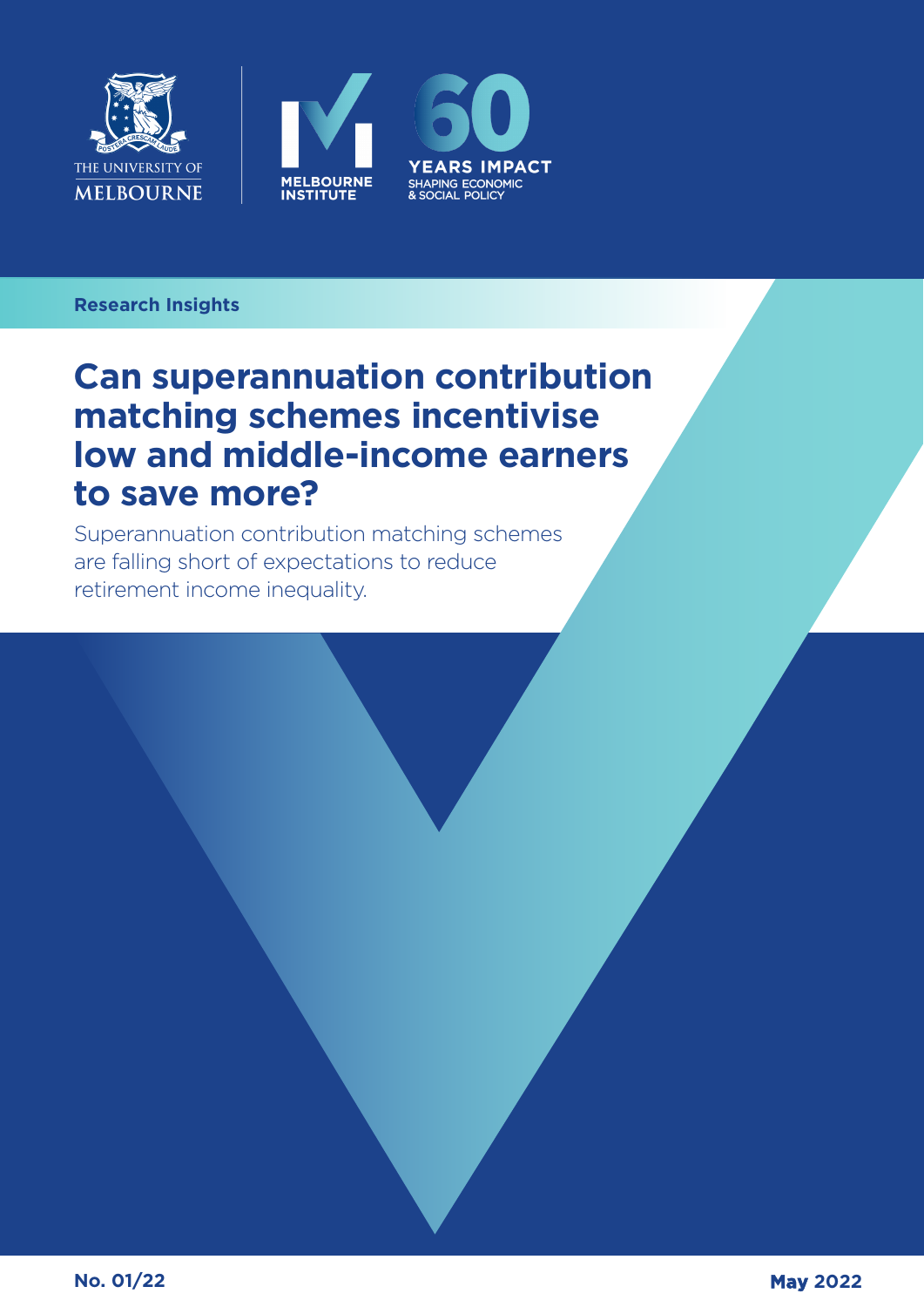# Private pension matching schemes in Australia and around the world

Faced with fiscal pressures from an aging population, many countries encourage reliance on private pensions, especially through tax-favoured treatment of private pension contributions. In Australia, on top of compulsory employer contributions, employees can receive tax concessions by asking their employer to pay (salary sacrifice) some of their salary into their superannuation fund where it attracts a flat tax rate of 15 per cent instead of the employee's marginal tax rate. However, because low and middle-income earners face lower marginal tax rates, the incentive for them to salary sacrifice voluntary contributions is relatively low or non-existent. For this reason, governments such as those in Australia, Austria, Czech Republic, Germany, Hungary, New Zealand and the United States of America (USA) have introduced incentive schemes targeted at low and middleincome earners whereby the government 'matches' individual contributions to private pensions up to an eligible maximum contribution amount (e.g. \$1,000 in Australia).

However, it's unclear how effective these matching schemes are. While the lure of government matching payments may encourage some people to start contributing, it is possible that they will do so by reducing contributions to other forms of savings that are unmatched by a government contribution. This may be particularly true for low and middle-income earners who are struggling to 'make ends meet'. Also, for those who are already making contributions, especially those contributing above the eligible maximum, the government matching payment represents a windfall in retirement, which reduces the need for them to contribute as much of their own money towards their retirement.

Evidence to date from a handful of studies from the USA and Germany suggest matching schemes lead to only modest increases in people's pension contributions. However, it is possible that these modest results are because schemes in these countries are highly complex – there is also evidence of larger increases when simpler and more transparent matching schemes are offered as part of a field experiment (Duflo et al., 2007).

We examine the impacts of the Superannuation Co-contribution Scheme in Australia, introduced in 2003 as part of the Howard Government's Better Superannuation System, with the objective of, "… financial self-reliance in retirement of every Australian." The scheme's eligibility is based mainly on annual income being below a given threshold, which varies year to year, but has been generally below \$60,000, or around 60 per cent of tax filers. The scheme is very simple and has high match rates that have varied over time – 50 per cent, 100 per cent and 150 per cent – for contributions made from personal bank accounts (after tax) up to \$1,000. For example, at a match rate of 150 per cent, for every dollar contributed by an individual up to \$1,000, the government would contribute \$1.50 to a maximum of \$1,500 each year.

Our analysis uses data from a 10 per cent sample of superannuation statements and personal income tax returns from the Australian Taxation Office (ATO) linked at the individual level over time between 1999–2000 and 2016–2017. Our sample of analysis is restricted to low and middle-income earners, defined as those who earn less than \$80,000 in at least one year between 1999-2000 and 2016-17. The impact of the Superannuation Co-contribution Scheme is estimated using econometric models that measure individual changes in contributions associated with individual changes in eligibility over time.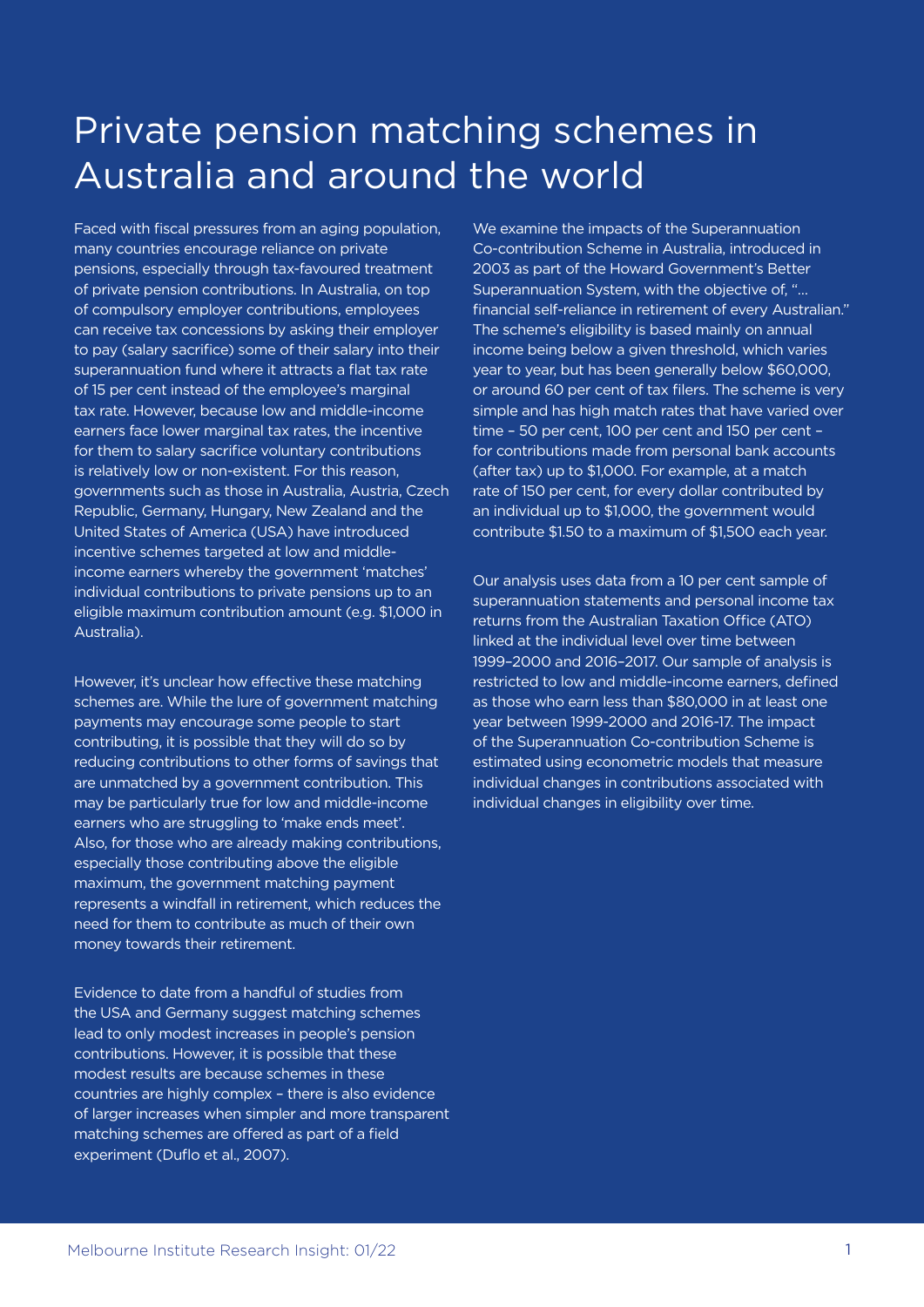## Key Insights

### **1** Becoming eligible for the scheme induces small increases in voluntary after-tax contribution rates

Eligibility for the Superannuation Co-contribution Scheme with matching rates of 50–150 per cent is associated with 1 to 3.5 percentage point increases in the proportion of low and middle-income earners who make voluntary contributions (Figure 1). These responses are comparable to those found in studies of national matching schemes in Germany and

the USA, but are much smaller than those found in the Duflo et al. (2007) field experiment. Given the generosity and simplicity of the Australian scheme and the high public awareness (80% from two independent surveys), these results are disappointing.

Figure 1: Impacts of the Superannuation Co-contribution Scheme on the rates of voluntary aftertax contributions by contribution range and match rate



### **2** Average individual contributions to superannuation fall due to the scheme

Despite small increases in the number of people making contributions in response to eligibility for the matching scheme, the average after-tax voluntary contribution across all low and middleincome earners is estimated to fall by between \$20 and \$50 depending on the match rate. This is because people already contributing above

the eligible maximum of \$1,000 a year respond by reducing their voluntary contributions. This is especially true among 'high contributors' of above \$3,000 (Figure 1). For them, the unexpected matching payment from the government reduces their need to contribute as much of their own income to their savings plan.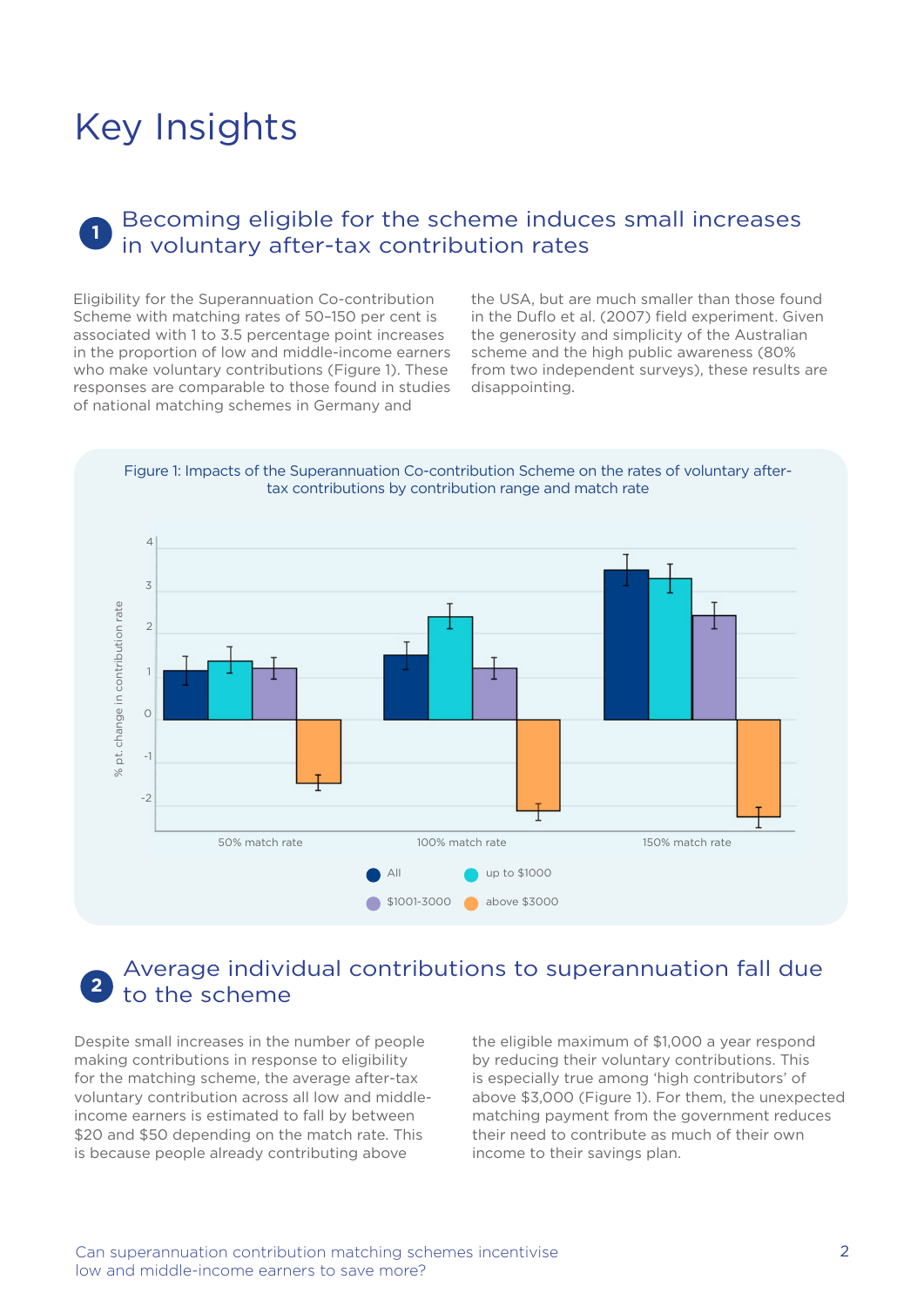### **<sup>3</sup>** Many low and middle-income earners do not respond because they may have more pressing immediate financial needs

We find that people's ability to take advantage of the scheme is limited by their financial capacity to make contributions. Increases in contributions are much stronger among low and middle-income earners who have money available to make them. These groups (from Figure 2) include those with normally high income over the period, but who are eligible because of a lean year; partnered females who are often secondary earners in the household; and people close to retirement who are less likely to have dependent children or be paying off a mortgage.

For many low and middle-income earners, after paying bills and meeting mortgage repayments, there is little left over for extra contributions to superannuation.

The fact that we find no significant difference in the responses of people who do and do not use a tax consultant underlines our conclusion that the small effects of the scheme are unrelated to ignorance and/or misunderstanding (Figure 2).

### Figure 2: Impacts of the Superannuation Co-contribution Scheme on sub-group voluntary after-tax contribution rates, average across match rates



\*Annual income that is estimated in a normal year (volatility removed) 1999-20 to 2016-17 within the sample.

## **<sup>4</sup>** Small increases in voluntary contributions 'crowd-out' other forms of retirement savings

We also see that those eligible for the scheme who do increase their voluntary after-tax contributions also 'compensate' by lowering their voluntary 'unmatched' contributions made through employers (salary sacrifice). This further erodes the scheme's effectiveness in lifting savings and underlines the limited capacity of low and middle-income earners to increase voluntary contributions.

Our analysis of changes in income sources from bank deposits and investments, suggests that the money saved from reduced contributions was not used to 'save for a rainy day'. This suggests that the matching payments for these people was used to increase their consumption.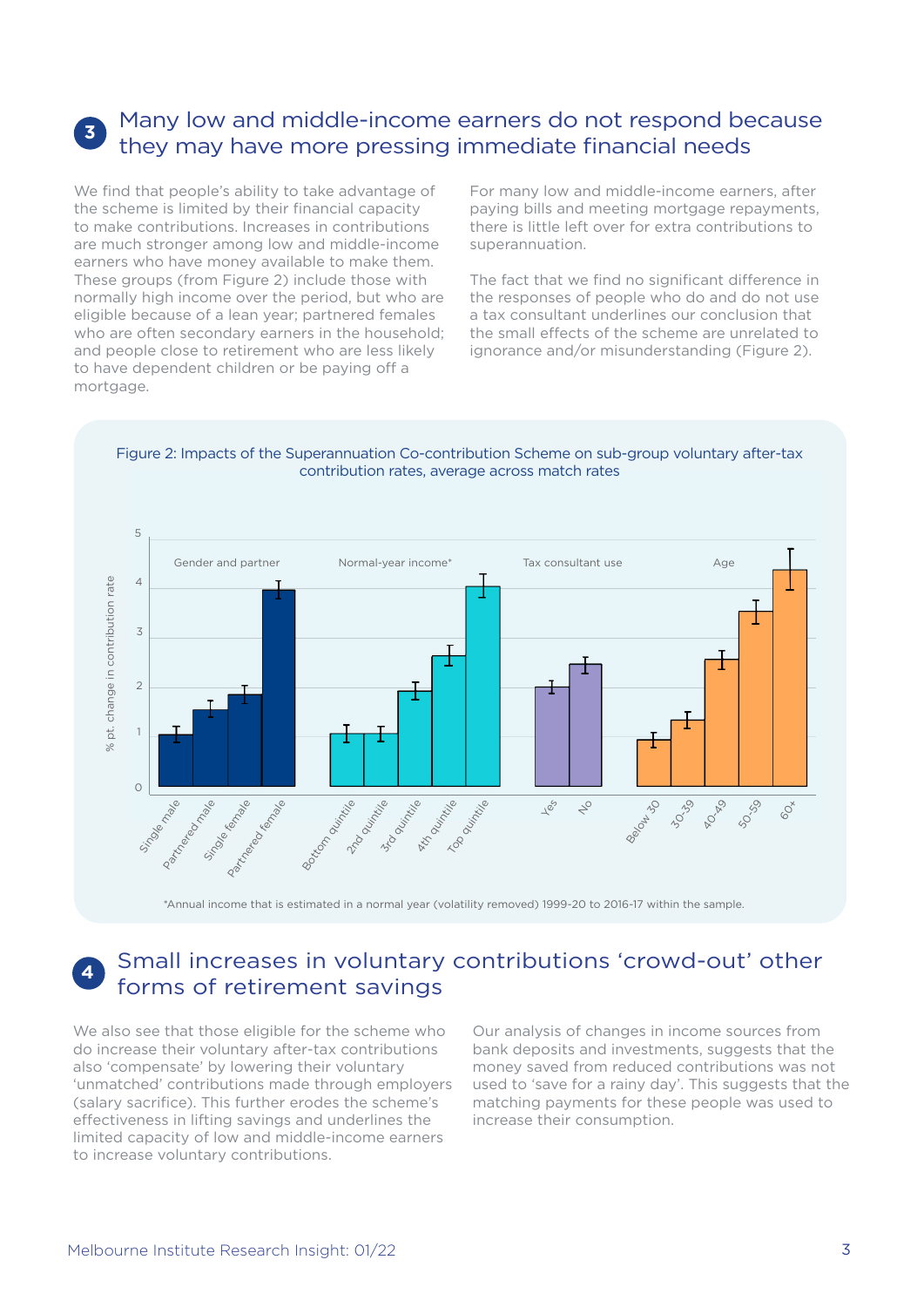# Still a role for the Age Pension as a social safety net

Our findings cast serious doubt on the effectiveness of matching schemes to lift the retirement savings of low and middle-income Australians, despite the relative simplicity, generosity, and high public awareness of the scheme. For many low and middle-income earners, making ends meet is a higher priority than saving for retirement.

Launched in July 2003 by the Howard Government under the Better Superannuation System reforms, the Superannuation Co-contribution Scheme has not lived up to its objective of lifting financial selfreliance in retirement for all Australians. Today, only 15 per cent of low and middle-income earners (who earn less than \$80,000 per year) stand to benefit from the scheme that cost \$127 million in 2020– 2021 (Australian Treasury 2021).

Given the inevitable need to rein in public debt in a post-pandemic world, discontinuing the Superannuation Co-contribution Scheme might be 'low-hanging fruit'. While this may be politically sensitive, legislated increases in the minimum superannuation guarantee as well as a government commitment to maintain the Age Pension as a social safety net could help desensitise the issue.